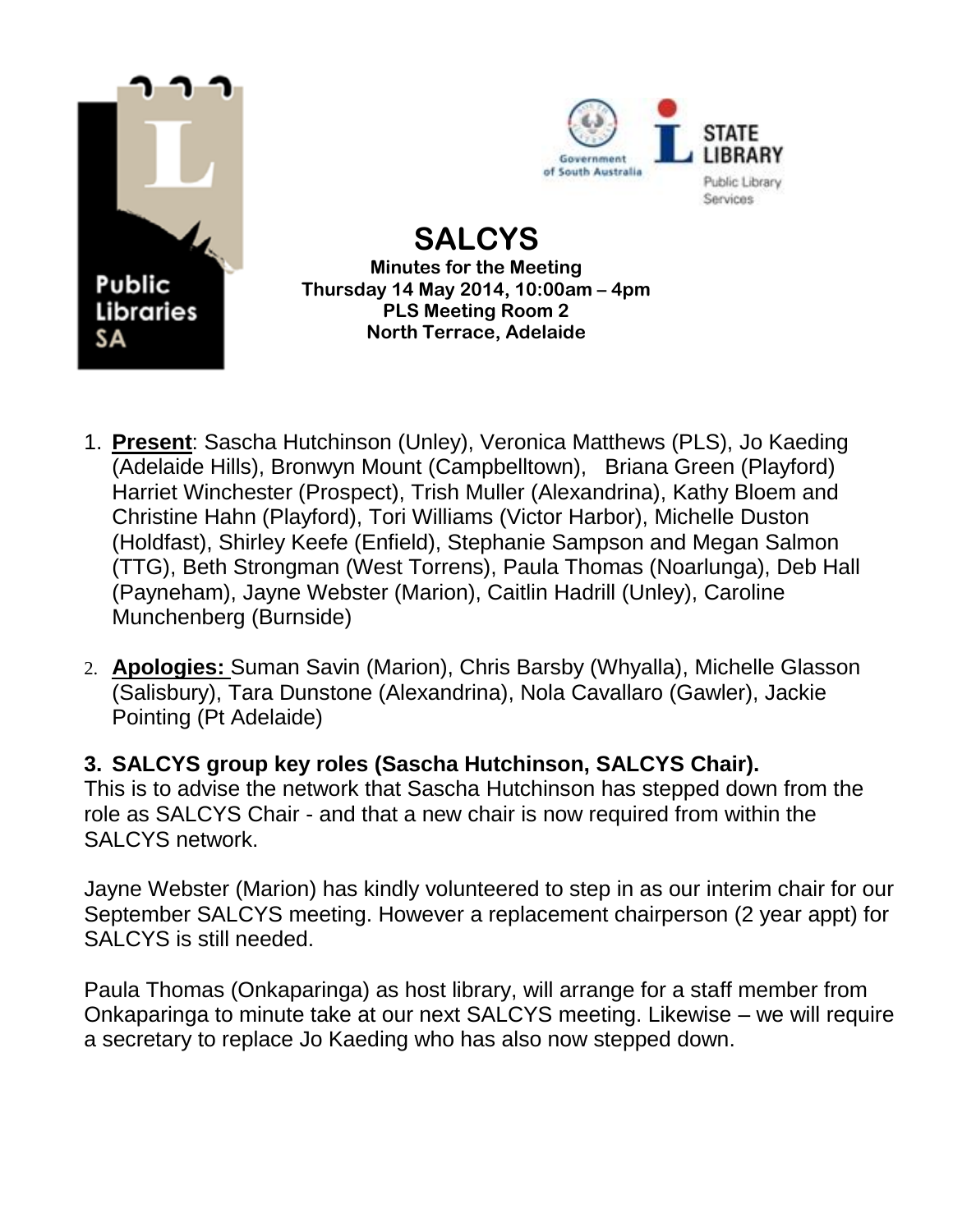Both Sascha and Jo have fulfilled their terms in these respective roles. Both appointments will need to be discussed again at our next meeting as an agenda item and replacement chair and secretary determined.

# **ACTION**:

In the meantime if all SALCYS members can please seriously consider the idea of taking on (either) of these appointments, and discuss with your library managers for their support in taking on these roles – before our next meeting that would be greatly appreciated.

Having both roles filled is critical to our ongoing success as a network group, but also is a great opportunity to develop professionally by attending the 4 meetings within the year.

For any queries on either role, please feel free to contact Sascha Hutchinson [shutchinson@unley.sa.gov.au](mailto:shutchinson@unley.sa.gov.au) 8372 5161 or Jo Kaeding at Joanne Kaeding [<jkaeding@ahc.sa.gov.au>](mailto:jkaeding@ahc.sa.gov.au) [\(jkaeding@ahc.sa.gov.au\)](mailto:jkaeding@ahc.sa.gov.au)

who are both very happy to support/mentor the next appointees for our SALCYS group in these roles.

4. **Sascha Hutchinson, SALCYS Chair Public Libraries SA – National Youth Week Graphic Novel competition (SALCYS initiative) - update on network participation** 33 libraries received entries. The Libraries number entries were small, however, there was a lot of interest, and the entries received were amazing. SalisburyLibrary won the graphic novel competition.

#### 5. **Little Big Book Club (Sue Hill & Fiona Bowden):**

LBBC have secured funding to extend the 'Baby Bags' to 'Toddler bags'. Starting this November.

In November, 2015 funding will again be extended to pre-schoolers. The bags this year will have a new design. Toddler packs will be bumper filled. Libraries will have to plan for storage of all of these packs.

# **ACTION**:

LBBC need libraries to give feedback in regards to the system for distribution to **CYH** 

Volunteer packers needed, 2 hour session at the State Opera in Netley, Nov. 11 – 14.

#### 6. **Jane Hargreaves - Statewide Manager Learning Together Program**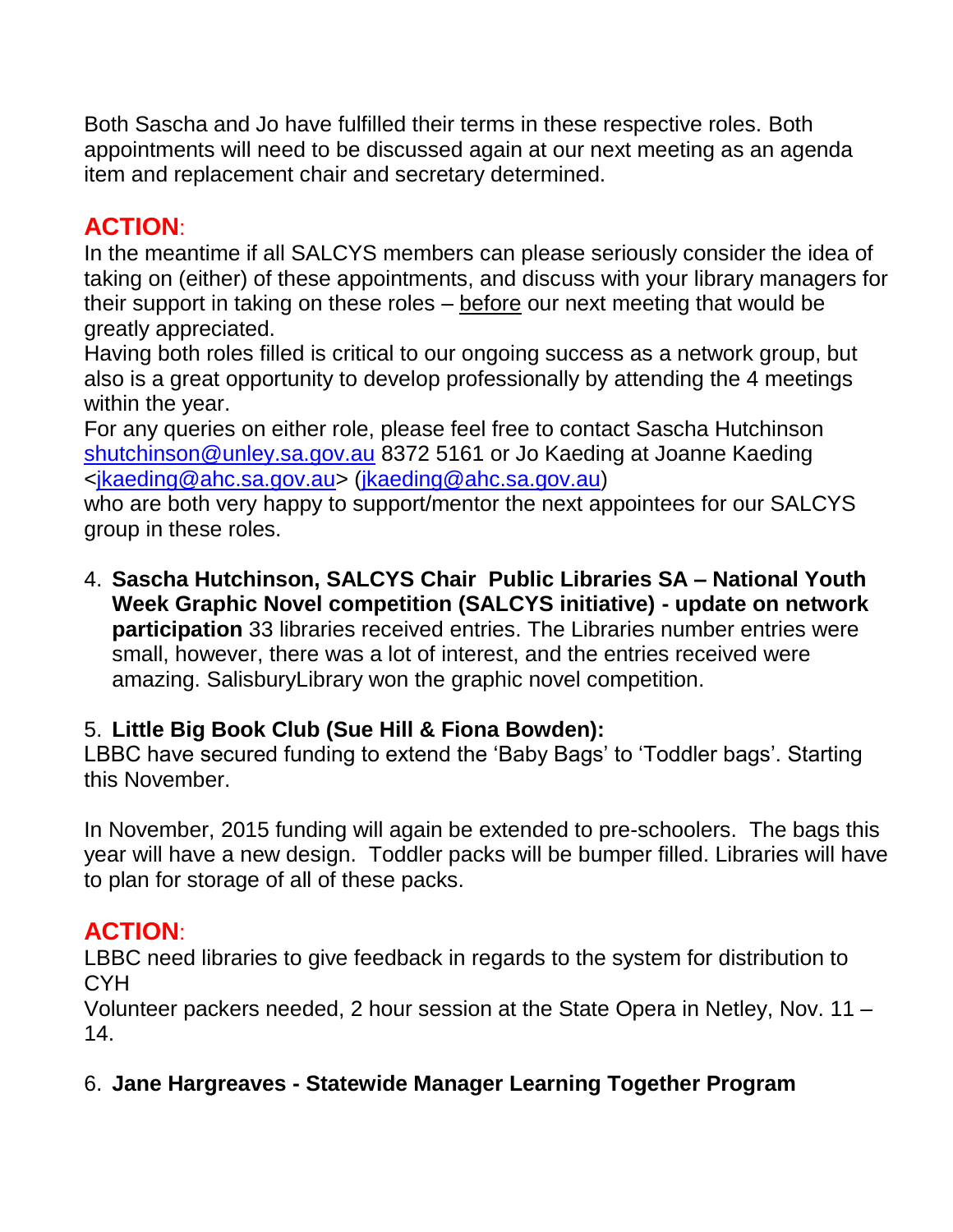Learning Together is a program for families with children aged from birth to three years of age. It operates at locations in nine disadvantaged areas in South Australia. In 5 locations held in schools, other in community outreach

Aim: to engage families in their children's learning, primarily through playgroups; focussing on literacy, numeracy, learning dispositions, attachment and - home learning environment.

They have developed a 'Great Start' website; promotional material has gone out to libraries. Posters, Learning together' and 'Learning dispositions' are available for libraries for display. Contact Jane if you have any queries in general.

| Manager, Family Learning             | Jane.Hargreaves@sa.gov.au |
|--------------------------------------|---------------------------|
| Early Learning and Quality Reform    |                           |
| Office for Children and Young People | 8226 4293                 |
| Department for Education and Child   | 0408 832 792              |
| Development                          |                           |
| $7th$ Floor                          |                           |
| 31 Flinders Street                   |                           |
| <b>ADELAIDE SA 5000</b>              |                           |
|                                      |                           |

#### **7. Pamela Edwards – Little Big Book Club**

Pamela demonstrated a story time session.

#### **8. Veronica Matthews, PLS Will give SALCYS an update on the Craig Smith (SALCYS shared) tour.**

20 libraries are participating in the State tour of Craig Smith during Book Week. Sharmayne and Veronica have put a lot of work into organising the tour, so it is great that so many libraries are involved.

**ACTION:** If your library is participating can you please pop it on your library Facebook page.

#### **9. Veronica Matthews, PLS - SALCYS Bus Tour update for November 2014**

A SALCYS subcommittee has organised a bus tour of several South Australian libraries for the SALCYS group to visit. The tour is planned for November 12, visiting Unley, Strathalbyn, Murray Bridge and Adelaide City libraries. Lunch will be at Strathalbyn. Cost is approximately \$70 for the bus.

**ACTION**: Veronica will organise a bus.

#### **10. Veronica Matthews, PLS – Be Active Challenge**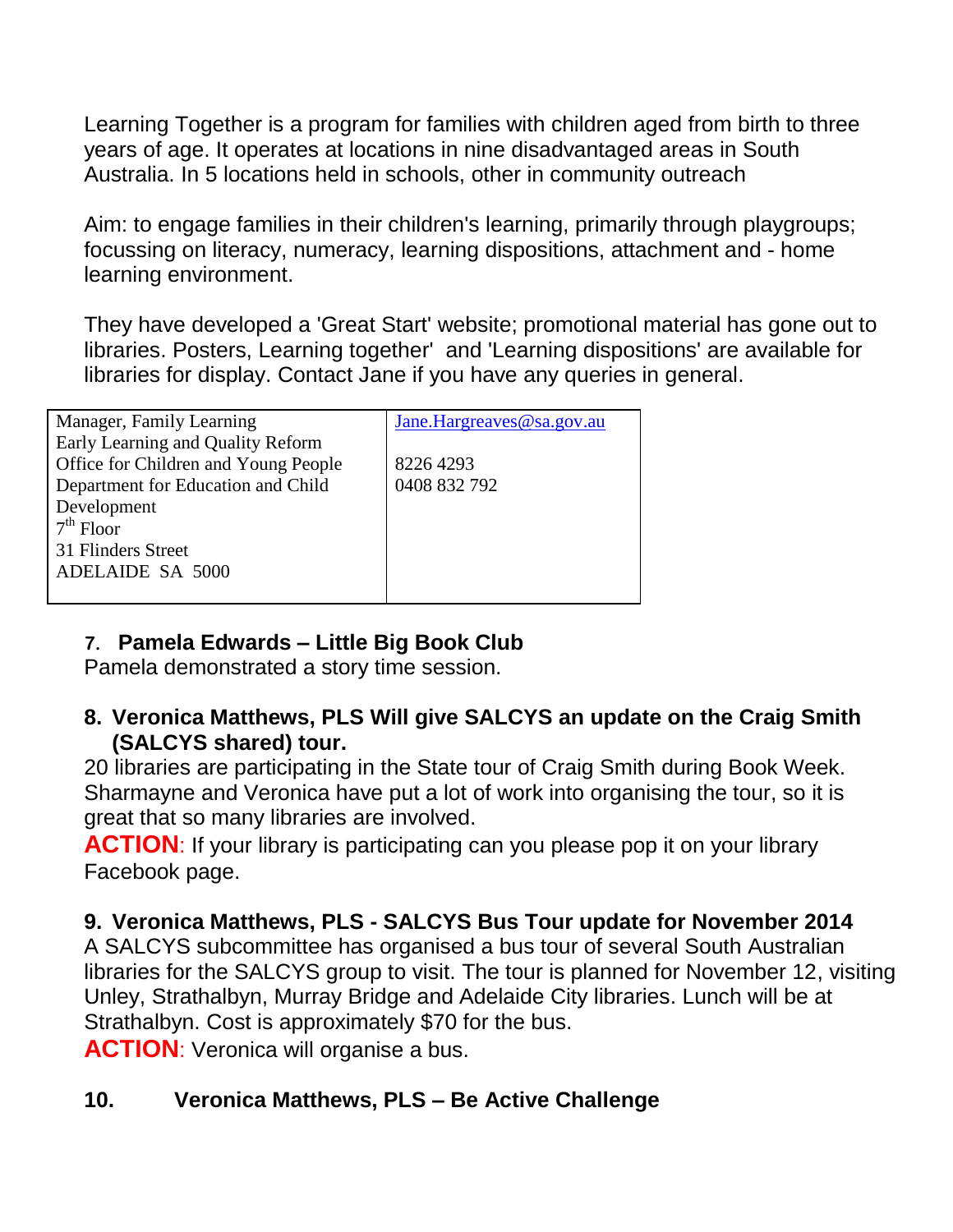Veronica has met with Nick, from DECD, who is co-ordinating the Premiers be active Challenge. Nick is keen to work with libraries to encourage families to be active. A flyer will go out to the whole network for how libraries how can be involved through story time.

### 11. **Harriet Winchester, Prospect Library**

Harriet received a 2012 Rod East Memorial Fellowship, investigating the topic: 'German libraries and the Third Place: creating community relevancy in the era of the e-book – lessons for South Australia'. She visited 23 German libraries (and a bonus one in Amsterdam). Harriet presented a talk on best practice collections and services for children and youth found across the course of her Fellowship tour. This was accompanied by a slideshow of the many libraries she visited.

### **12. 12. Other business**

- Tracy Glover, Children's Book Council looking for new members, Membership form can be found at [www.cbcsa.org.au](http://www.cbcsa.org.au/)
- Opportunity for singing and rhymes training for library staff through Speld, contact Speld for details
- Free Lego contact **Adam Bruno** Field Sales Manager; South Australia, Northern Territory & Tasmania, Mobile 0417 317 066
- Alexandrina and Victor Harbor, are running their annual Mayors Writers Award for schools
- TTG new youth program, developed from a youth survey, identified school satisfaction and stress management as their two biggest issues for them
- Enfield library have engaged youth in expos and a writing competition
- Prospect library running a writing competition and have developed 'get well' bags.
- Playford have been busy with the Royals visit. They also had a successful Sciworld Sunday.
- Campbelltown had Robogals come to visit. A University group of girls focussed on getting girls, 12 years plus, interested in technology.
- Burnside focussing on local history with primary schools.
- Onkaparinga had 8 events for youth, including girls' night in, Minecraft lockin'
- Holdfast, run a 'Kids Club' 4 times a year and they run library grubs garden (every month on a Tuesday)